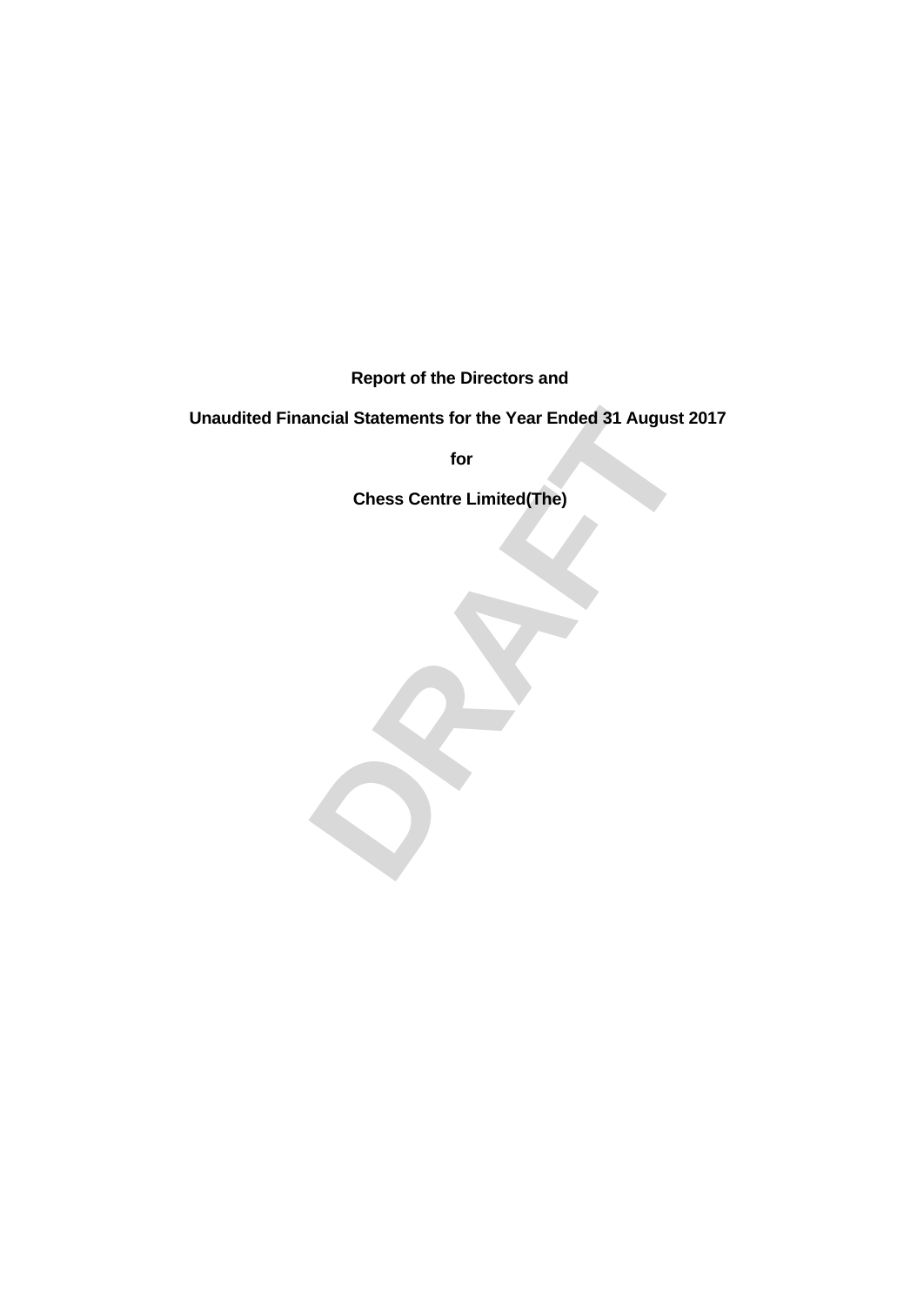# **Contents of the Financial Statements for the Year Ended 31 August 2017**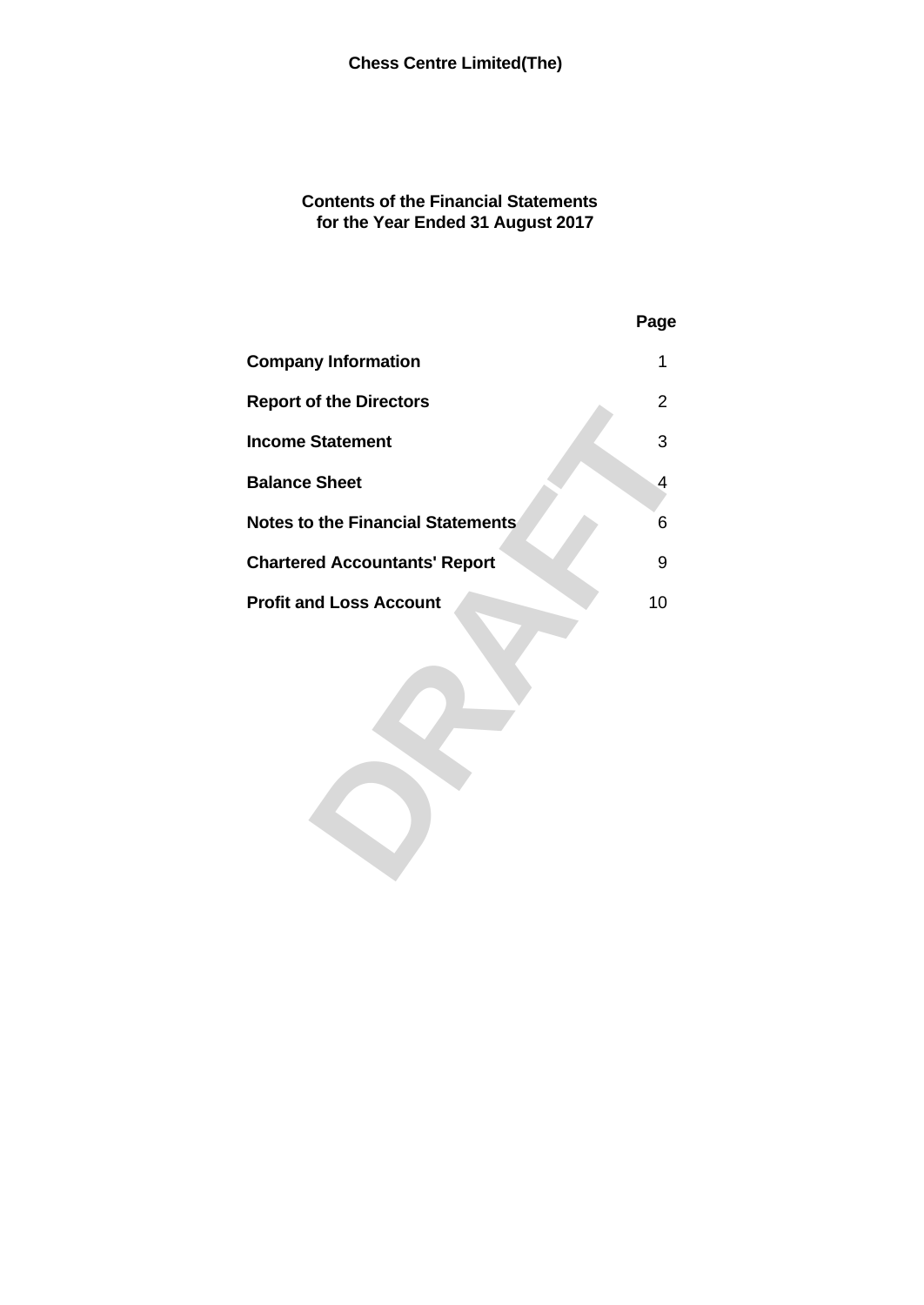# **Company Information for the Year Ended 31 August 2017**

| <b>DIRECTORS:</b>         | <b>GF</b> Walsh<br>D Eustace                                                                                      |
|---------------------------|-------------------------------------------------------------------------------------------------------------------|
| <b>REGISTERED OFFICE:</b> | The Watch Oak<br><b>Chain Lane</b><br><b>Battle</b><br>East Sussex<br><b>TN33 0YD</b>                             |
| <b>REGISTERED NUMBER:</b> | 00351495 (England and Wales)                                                                                      |
| <b>ACCOUNTANTS:</b>       | <b>Goatcher Chandler</b><br>31 St Georges Square<br>St Georges Centre<br>Gravesend<br>Kent<br>DA11 OTB            |
| <b>BANKERS:</b>           | National Westminster Bank PLC<br><b>Hastings Branch</b><br><b>Havelock Road</b><br>Hastings<br><b>Fast Sussex</b> |

Hastings East Sussex TN34 1EW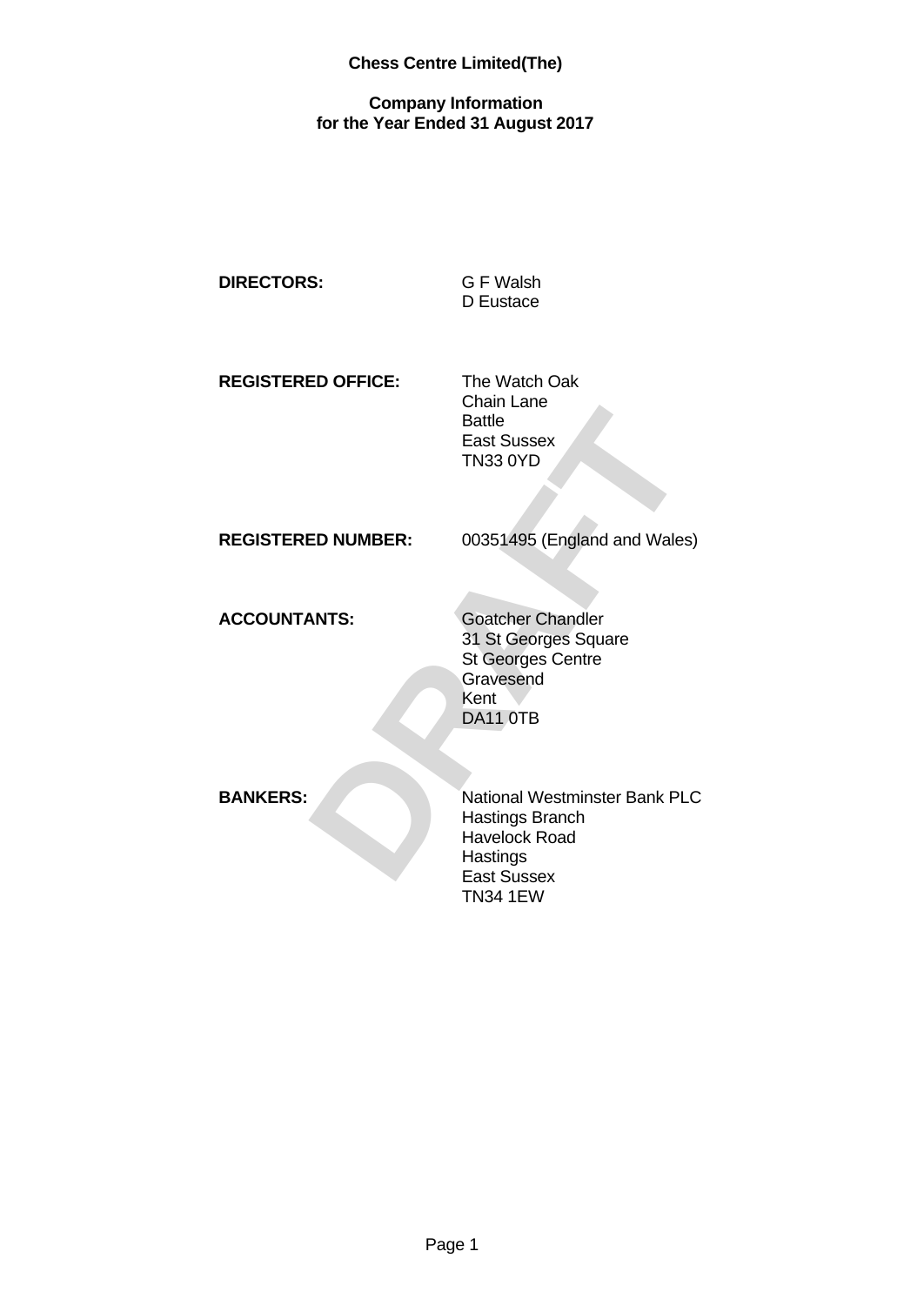# **Report of the Directors for the Year Ended 31 August 2017**

The directors present their report with the financial statements of the company for the year ended 31 August 2017.

## **DIRECTORS**

The directors shown below have held office during the whole of the period from 1 September 2016 to the date of this report.

G F Walsh D Eustace

Other changes in directors holding office are as follows:

J A Philpott - resigned 15 October 2016

**DRAFT** This report has been prepared in accordance with the provisions of Part 15 of the Companies Act 2006 relating to small companies.

# **ON BEHALF OF THE BOARD:**

.......................................................... D Eustace - Director

Date: .............................................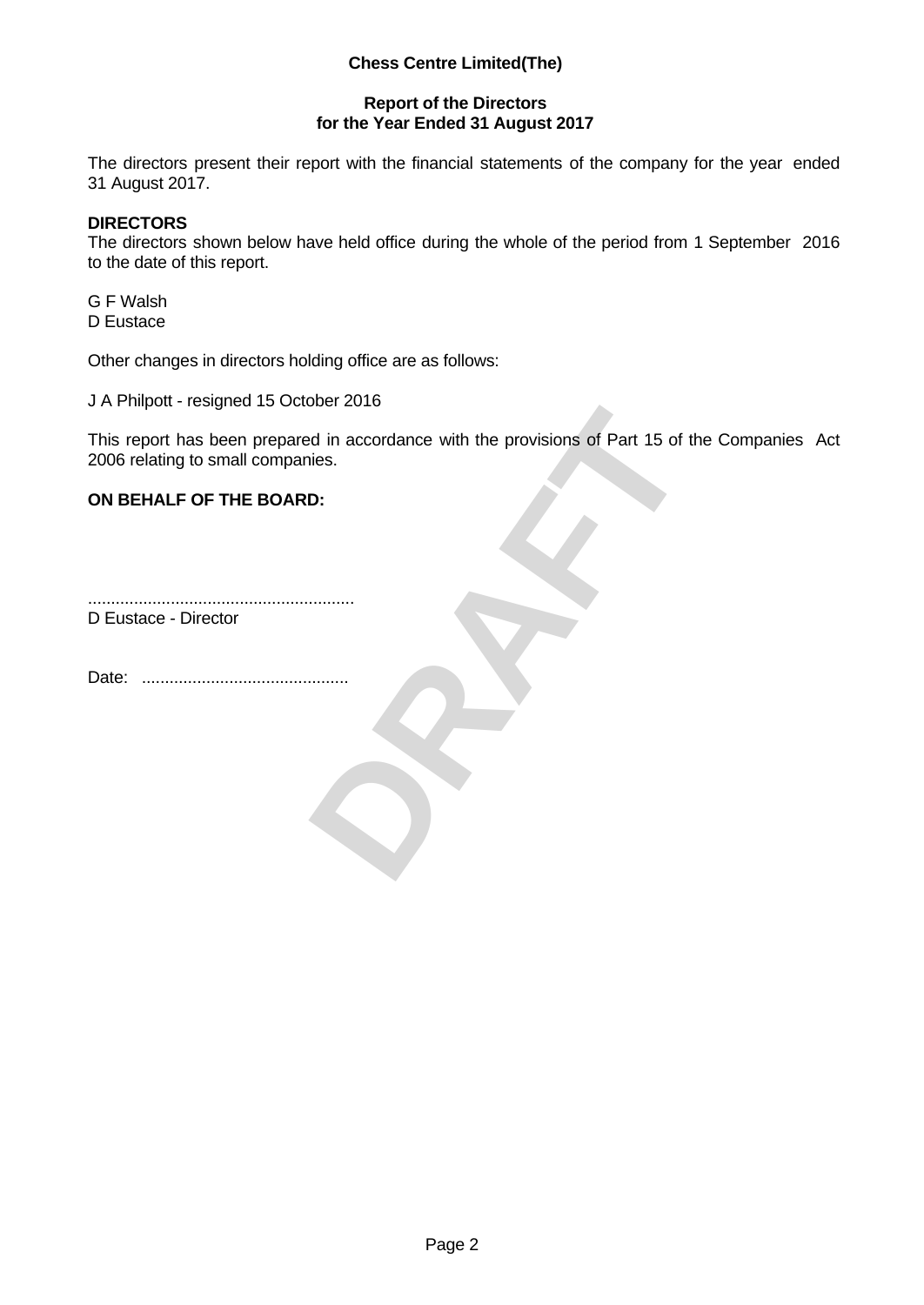# **Income Statement for the Year Ended 31 August 2017**

| <b>Notes</b><br>£<br>$\mathbf{C}$<br><b>TURNOVER</b><br>$\overline{a}$<br>Administrative expenses<br>736<br><b>OPERATING LOSS</b><br>(736)               | £<br>$\mathbf f$<br>$\sim$ $ \sim$<br>716               |
|----------------------------------------------------------------------------------------------------------------------------------------------------------|---------------------------------------------------------|
|                                                                                                                                                          |                                                         |
|                                                                                                                                                          |                                                         |
|                                                                                                                                                          |                                                         |
|                                                                                                                                                          | (716)                                                   |
| 478<br>Income from fixed asset investments<br>Interest receivable and similar<br>income<br>$5\phantom{.0}$<br><b>Contract Contract Contract Contract</b> | 726<br>15<br>741<br>and the contract of the contract of |
| 483<br>(253)<br>Gain/loss on revaluation of<br>4,270<br>investments                                                                                      | $\overline{\phantom{a}}$<br>25<br>3,615                 |
| PROFIT BEFORE TAXATION<br>4,017                                                                                                                          | 3,640                                                   |
| Tax on profit<br>$\mathbf{3}$<br>726                                                                                                                     | 614<br>$\overbrace{\hspace{27mm}}^{}$                   |
| 3,291<br>PROFIT FOR THE FINANCIAL YEAR<br>$\equiv$                                                                                                       | 3,026<br>$\qquad \qquad \Longrightarrow$                |

The notes form part of these financial statements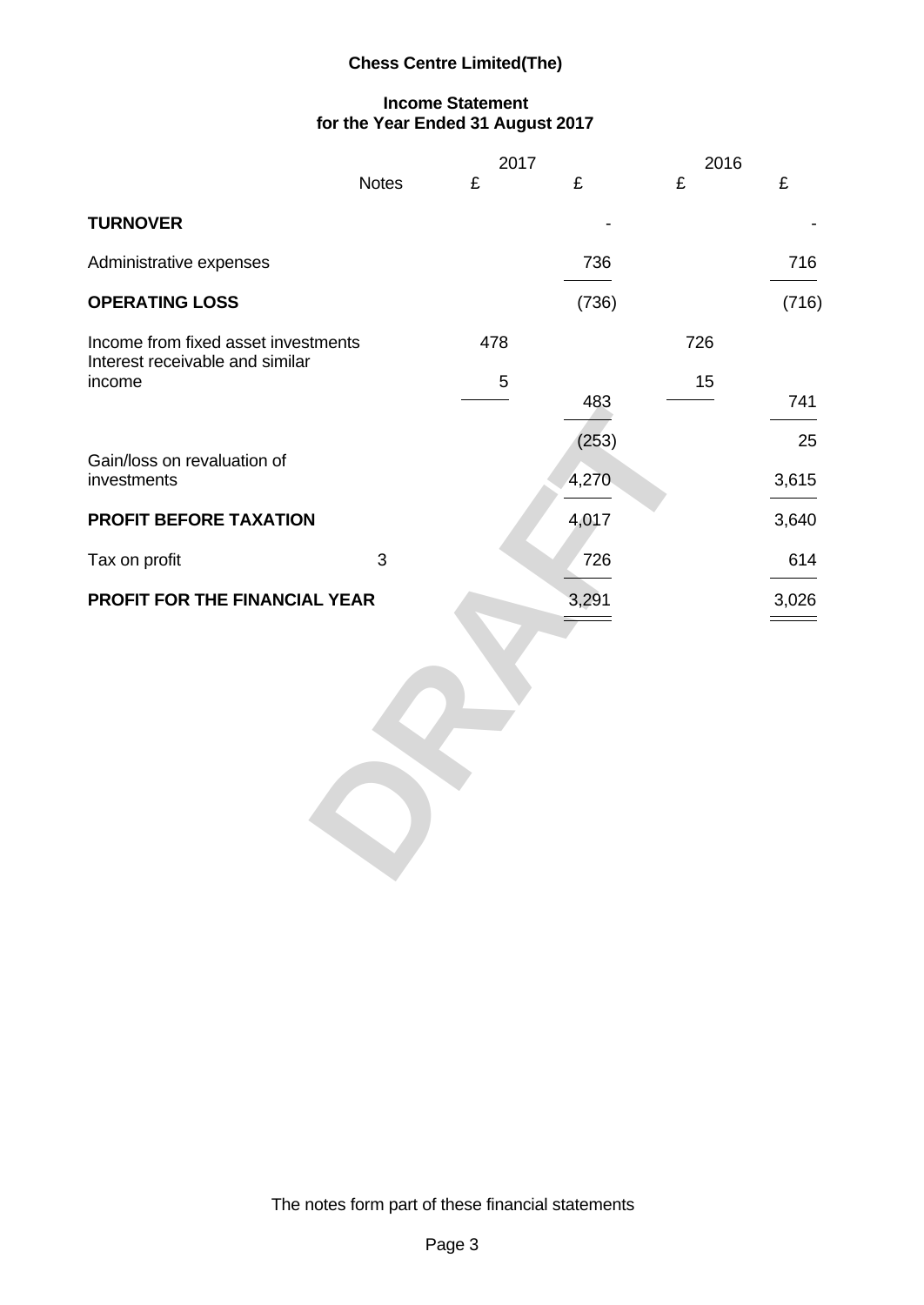# **Balance Sheet 31 August 2017**

|                                                                                                                                                                                         |              | 2017                     |                          | 2016                     |                                                                                                                                                                                                                                                                                                                                                                                                                         |
|-----------------------------------------------------------------------------------------------------------------------------------------------------------------------------------------|--------------|--------------------------|--------------------------|--------------------------|-------------------------------------------------------------------------------------------------------------------------------------------------------------------------------------------------------------------------------------------------------------------------------------------------------------------------------------------------------------------------------------------------------------------------|
|                                                                                                                                                                                         | <b>Notes</b> |                          |                          |                          |                                                                                                                                                                                                                                                                                                                                                                                                                         |
| <b>FIXED ASSETS</b>                                                                                                                                                                     |              |                          |                          |                          |                                                                                                                                                                                                                                                                                                                                                                                                                         |
| Investments                                                                                                                                                                             |              |                          | 31,667                   |                          | 27,397                                                                                                                                                                                                                                                                                                                                                                                                                  |
| <b>CURRENT ASSETS</b>                                                                                                                                                                   |              |                          |                          |                          |                                                                                                                                                                                                                                                                                                                                                                                                                         |
| <b>Debtors</b>                                                                                                                                                                          | 5            | 205                      |                          | 362                      |                                                                                                                                                                                                                                                                                                                                                                                                                         |
| Cash at bank                                                                                                                                                                            |              | 31,568                   |                          | 30,991                   |                                                                                                                                                                                                                                                                                                                                                                                                                         |
|                                                                                                                                                                                         |              | $\overline{\phantom{a}}$ |                          | $\overline{\phantom{a}}$ |                                                                                                                                                                                                                                                                                                                                                                                                                         |
|                                                                                                                                                                                         |              | 31,773                   |                          | 31,353                   |                                                                                                                                                                                                                                                                                                                                                                                                                         |
| <b>CREDITORS</b>                                                                                                                                                                        |              |                          |                          |                          |                                                                                                                                                                                                                                                                                                                                                                                                                         |
| Amounts falling due within one year 6                                                                                                                                                   |              | 6,139                    |                          | 5,466                    |                                                                                                                                                                                                                                                                                                                                                                                                                         |
|                                                                                                                                                                                         |              | _______                  |                          |                          |                                                                                                                                                                                                                                                                                                                                                                                                                         |
| <b>NET CURRENT ASSETS</b>                                                                                                                                                               |              |                          | 25,634                   |                          | 25,887                                                                                                                                                                                                                                                                                                                                                                                                                  |
|                                                                                                                                                                                         |              |                          |                          |                          |                                                                                                                                                                                                                                                                                                                                                                                                                         |
| TOTAL ASSETS LESS CURRENT<br><b>LIABILITIES</b>                                                                                                                                         |              |                          | 57,301                   |                          | 53,284                                                                                                                                                                                                                                                                                                                                                                                                                  |
|                                                                                                                                                                                         |              |                          |                          |                          |                                                                                                                                                                                                                                                                                                                                                                                                                         |
| <b>PROVISIONS FOR LIABILITIES</b>                                                                                                                                                       |              |                          |                          |                          | 2,787                                                                                                                                                                                                                                                                                                                                                                                                                   |
|                                                                                                                                                                                         |              |                          | 3,513                    |                          | $\frac{1}{2}$                                                                                                                                                                                                                                                                                                                                                                                                           |
| <b>NET ASSETS</b>                                                                                                                                                                       |              |                          | 53,788                   |                          | 50,497                                                                                                                                                                                                                                                                                                                                                                                                                  |
|                                                                                                                                                                                         |              |                          |                          |                          |                                                                                                                                                                                                                                                                                                                                                                                                                         |
|                                                                                                                                                                                         |              |                          |                          |                          |                                                                                                                                                                                                                                                                                                                                                                                                                         |
| <b>CAPITAL AND RESERVES</b>                                                                                                                                                             |              |                          |                          |                          |                                                                                                                                                                                                                                                                                                                                                                                                                         |
| Called up share capital                                                                                                                                                                 |              |                          | 1,500                    |                          | 1,500                                                                                                                                                                                                                                                                                                                                                                                                                   |
| Revaluation reserve                                                                                                                                                                     |              |                          | 17,153                   |                          | 13,609                                                                                                                                                                                                                                                                                                                                                                                                                  |
| Retained earnings                                                                                                                                                                       |              |                          | 35,135                   |                          | 35,388                                                                                                                                                                                                                                                                                                                                                                                                                  |
|                                                                                                                                                                                         |              |                          | $\overline{\phantom{a}}$ |                          | $\begin{tabular}{lcccccc} \multicolumn{2}{c }{\textbf{1} & \textbf{2} & \textbf{3} & \textbf{4} & \textbf{5} & \textbf{5} & \textbf{6} & \textbf{6} & \textbf{7} & \textbf{8} & \textbf{8} & \textbf{9} & \textbf{10} & \textbf{10} & \textbf{10} & \textbf{10} & \textbf{10} & \textbf{10} & \textbf{10} & \textbf{10} & \textbf{10} & \textbf{10} & \textbf{10} & \textbf{10} & \textbf{10} & \textbf{10} & \textbf{$ |
| <b>SHAREHOLDERS' FUNDS</b>                                                                                                                                                              |              |                          | 53,788                   |                          | 50,497                                                                                                                                                                                                                                                                                                                                                                                                                  |
|                                                                                                                                                                                         |              |                          | $\qquad \qquad =$        |                          | $\qquad \qquad =\qquad$                                                                                                                                                                                                                                                                                                                                                                                                 |
|                                                                                                                                                                                         |              |                          |                          |                          |                                                                                                                                                                                                                                                                                                                                                                                                                         |
| The company is entitled to exemption from audit under Section 477 of the Companies Act 2006 for                                                                                         |              |                          |                          |                          |                                                                                                                                                                                                                                                                                                                                                                                                                         |
| the year ended 31 August 2017.                                                                                                                                                          |              |                          |                          |                          |                                                                                                                                                                                                                                                                                                                                                                                                                         |
|                                                                                                                                                                                         |              |                          |                          |                          |                                                                                                                                                                                                                                                                                                                                                                                                                         |
| The members have not required the company to obtain an audit of its financial statements for the<br>year ended 31 August 2017 in accordance with Section 476 of the Companies Act 2006. |              |                          |                          |                          |                                                                                                                                                                                                                                                                                                                                                                                                                         |
|                                                                                                                                                                                         |              |                          |                          |                          |                                                                                                                                                                                                                                                                                                                                                                                                                         |

The directors acknowledge their responsibilities for:

- (a) ensuring that the company keeps accounting records which comply with Sections 386 and 387 of the Companies Act 2006 and
- (b) preparing financial statements which give a true and fair view of the state of affairs of the company as at the end of each financial year and of its profit or loss for each financial year in accordance with the requirements of Sections 394 and 395 and which otherwise comply with the requirements of the Companies Act 2006 relating to financial statements, so far as applicable to the company.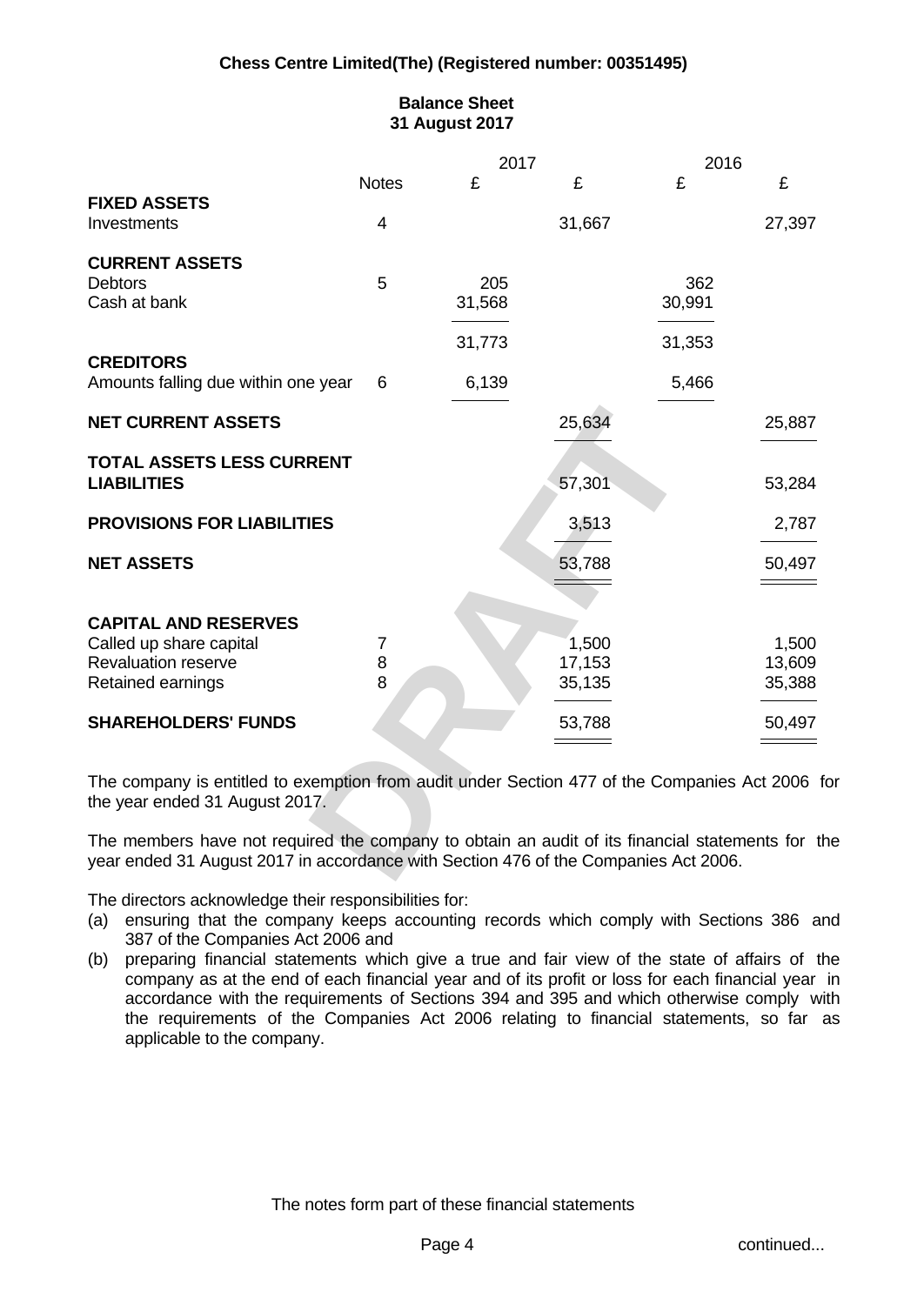## **Balance Sheet - continued 31 August 2017**

The financial statements have been prepared in accordance with the provisions of Part 15 of the Companies Act 2006 relating to small companies.

The financial statements were approved by the Board of Directors on ............................................. and were signed on its behalf by:

.......................................................... D Eustace - Director



The notes form part of these financial statements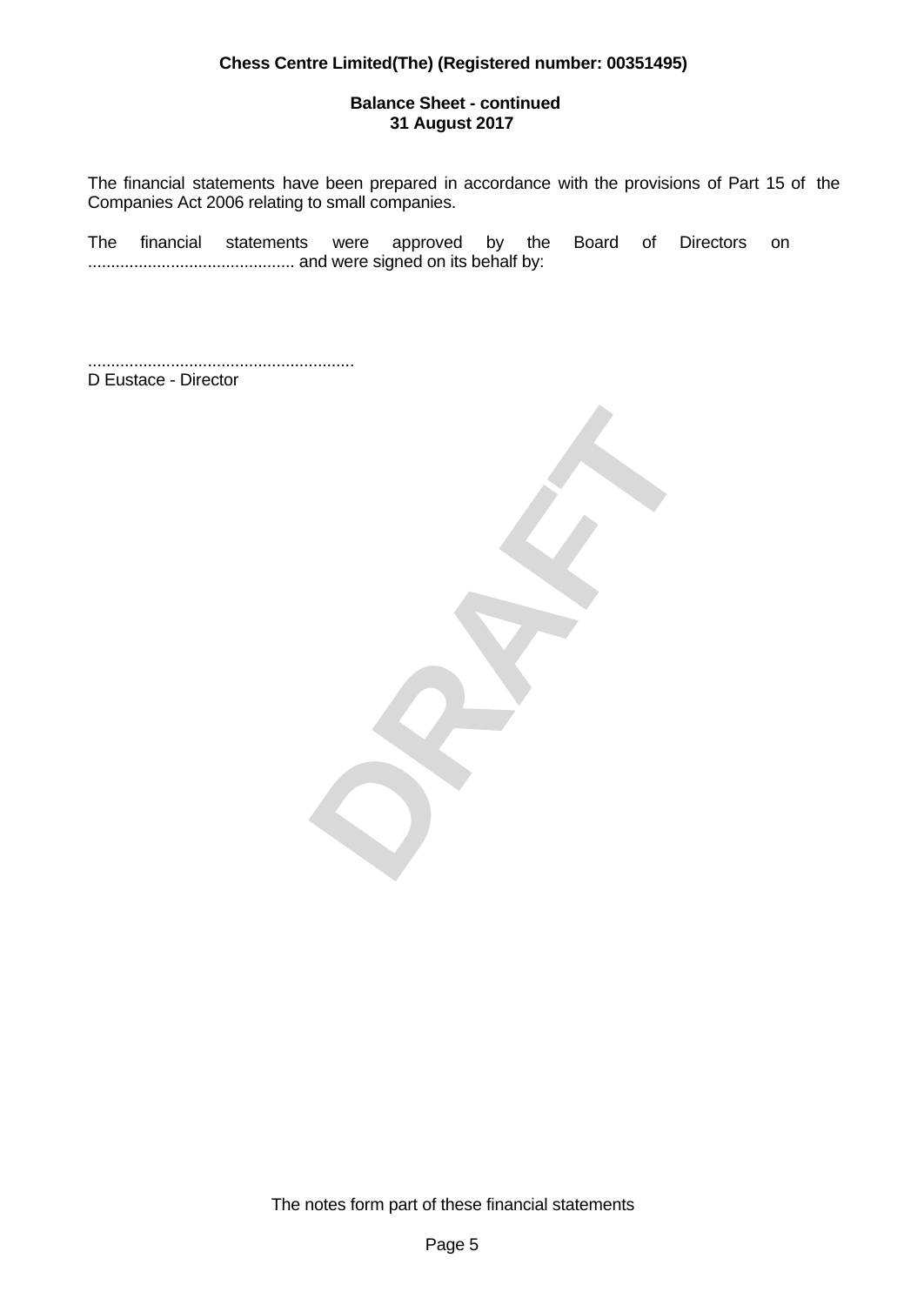## **Notes to the Financial Statements for the Year Ended 31 August 2017**

# 1. **STATUTORY INFORMATION**

Chess Centre Limited(The) is a private company, limited by shares, registered in England and Wales. The company's registered number and registered office address can be found on the Company Information page.

#### 2. **ACCOUNTING POLICIES**

#### **Basis of preparing the financial statements**

These financial statements have been prepared in accordance with the provisions of Section 1A "Small Entities" of Financial Reporting Standard 102 "The Financial Reporting Standard applicable in the UK and Republic of Ireland" and the Companies Act 2006. The financial statements have been prepared under the historical cost convention as modified by the revaluation of certain assets.

#### **Taxation**

Taxation for the year comprises current and deferred tax. Tax is recognised in the Income Statement, except to the extent that it relates to items recognised in other comprehensive income or directly in equity.

Current or deferred taxation assets and liabilities are not discounted.

Current tax is recognised at the amount of tax payable using the tax rates and laws that have been enacted or substantively enacted by the balance sheet date.

#### **Deferred tax**

Deferred tax is recognised in respect of all timing differences that have originated but not reversed at the balance sheet date.

reference under the instollation cost conveniuon as intoined by the<br>
persects.<br>
comprises current and deferred tax. Tax is recognised in the Income<br>
the extent that it relates to items recognised in other comprehensive<br>
ui Timing differences arise from the inclusion of income and expenses in tax assessments in periods different from those in which they are recognised in financial statements. Deferred tax is measured using tax rates and laws that have been enacted or substantively enacted by the year end and that are expected to apply to the reversal of the timing difference.

Unrelieved tax losses and other deferred tax assets are recognised only to the extent that it is probable that they will be recovered against the reversal of deferred tax liabilities or other future taxable profits.

#### **Other income**

Income from fixed asset investments represents interest, dividends and royalties received net of tax.

#### **Fixed asset investments**

Investments are stated at current market value at the balance sheet date.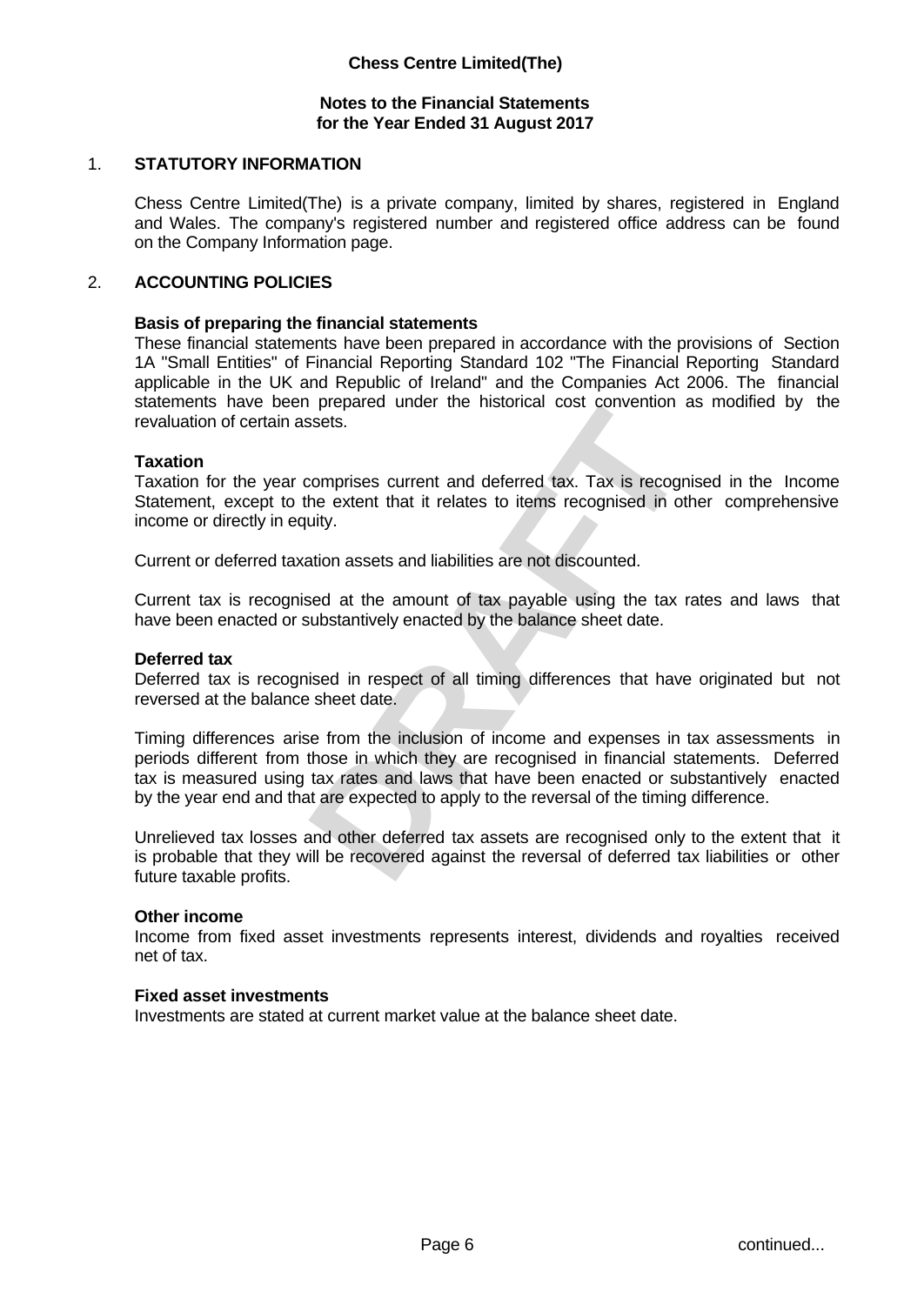## **Notes to the Financial Statements - continued for the Year Ended 31 August 2017**

# 3. **TAXATION**

#### **Analysis of the tax charge**

The tax charge on the profit for the year was as follows:

| The law plange on the profit for the year was as follows. |      |      |  |
|-----------------------------------------------------------|------|------|--|
|                                                           | 2017 | 2016 |  |
|                                                           |      |      |  |
| Deferred tax                                              | 726  | 614  |  |
|                                                           |      |      |  |
| Tax on profit                                             | 726  | 614  |  |
|                                                           |      |      |  |

# 4. **FIXED ASSET INVESTMENTS**

|                                                        | <b>UUIT</b>                                     |
|--------------------------------------------------------|-------------------------------------------------|
|                                                        | investments                                     |
|                                                        |                                                 |
| <b>COST OR VALUATION</b>                               |                                                 |
| At 1 September 2016                                    | 27,397                                          |
| Revaluations                                           | 4,270                                           |
|                                                        | the contract of the contract of                 |
| At 31 August 2017                                      | 31,667                                          |
|                                                        | the contract of the contract of the contract of |
| <b>NET BOOK VALUE</b>                                  |                                                 |
| At 31 August 2017                                      | 31,667                                          |
|                                                        | $\qquad \qquad \overbrace{\qquad \qquad }$      |
| At 31 August 2016                                      | 27,397                                          |
|                                                        | $\qquad \qquad =$                               |
|                                                        |                                                 |
| Cost or valuation at 31 August 2017 is represented by: |                                                 |
|                                                        |                                                 |
|                                                        | Other                                           |
|                                                        | investments                                     |
|                                                        |                                                 |
| Valuation in 2017                                      | 31,667                                          |
|                                                        | $\qquad \qquad =\qquad \qquad$                  |
|                                                        |                                                 |
| DEBTORS: AMOUNTS FALLING DUE WITHIN ONE YEAR           |                                                 |
|                                                        | 2016<br>2017                                    |

# Cost or valuation at 31 August 2017 is represented by:

| Valuation in 2017                                   | Other<br>investments<br>31,667 |
|-----------------------------------------------------|--------------------------------|
| <b>DEBTORS: AMOUNTS FALLING DUE WITHIN ONE YEAR</b> | 0017                           |
| 5.                                                  | 0.10                           |

|    |                                                       | 2017  | 2016  |
|----|-------------------------------------------------------|-------|-------|
|    |                                                       | £     |       |
|    | Amounts owed by group undertakings                    |       | 362   |
|    | Other debtors                                         | 205   |       |
|    |                                                       |       |       |
|    |                                                       | 205   | 362   |
|    |                                                       |       |       |
|    |                                                       |       |       |
| 6. | <b>CREDITORS: AMOUNTS FALLING DUE WITHIN ONE YEAR</b> |       |       |
|    |                                                       | 2017  | 2016  |
|    |                                                       | £     |       |
|    | Other creditors                                       | 6,139 | 5,466 |
|    |                                                       |       |       |

 $Q<sub>thor</sub>$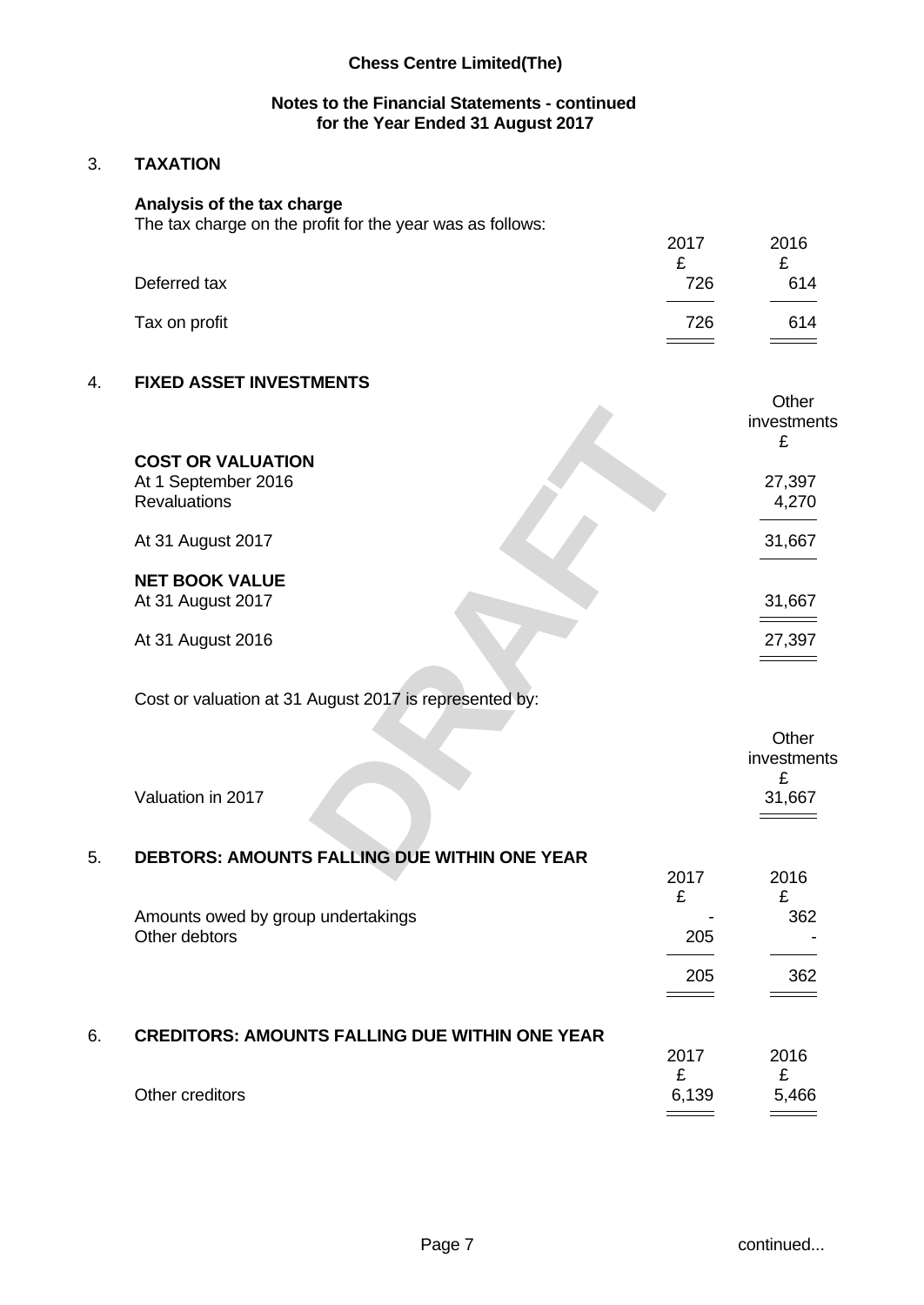# **Notes to the Financial Statements - continued for the Year Ended 31 August 2017**

# 7. **CALLED UP SHARE CAPITAL**

|         | Allotted, issued and fully paid: |         |       |                      |  |
|---------|----------------------------------|---------|-------|----------------------|--|
| Number: | Class:                           | Nominal | 2017  | 2016                 |  |
|         |                                  | value:  |       | -                    |  |
| 1,500   | Ordinary                         |         | 1,500 | .500                 |  |
|         |                                  |         |       | $\frac{1}{\sqrt{2}}$ |  |

# 8. **RESERVES**

|                                                                                         | Retained        | Revaluation                |        |
|-----------------------------------------------------------------------------------------|-----------------|----------------------------|--------|
|                                                                                         | earnings        | reserve                    | Totals |
|                                                                                         |                 |                            |        |
| At 1 September 2016                                                                     |                 | 13,609                     | 48,997 |
| Profit for the year                                                                     | 35,388<br>3,291 |                            | 3,291  |
| Transfer                                                                                | (3, 544)        | 3,544                      |        |
|                                                                                         |                 |                            |        |
| At 31 August 2017                                                                       | 35,135          | 17,153                     | 52,288 |
|                                                                                         | $\frac{1}{1}$   | $\equiv$ $\equiv$ $\equiv$ | ______ |
|                                                                                         |                 |                            |        |
| ULTIMATE CONTROLLING PARTY                                                              |                 |                            |        |
|                                                                                         |                 |                            |        |
| The ultimate controlling party of the entity is the British Chess Federation.           |                 |                            |        |
| The investments in the Permanent Invested Fund of this entity are held by the following |                 |                            |        |
| trustees:-                                                                              |                 |                            |        |
| R E Edwards                                                                             |                 |                            |        |
| I P Keen                                                                                |                 |                            |        |
|                                                                                         |                 |                            |        |
| These individuals are also the 100% shareholders of the ordinary share capital of Chess |                 |                            |        |
| Centre Limited(The).                                                                    |                 |                            |        |
|                                                                                         |                 |                            |        |
|                                                                                         |                 |                            |        |
|                                                                                         |                 |                            |        |
|                                                                                         |                 |                            |        |
|                                                                                         |                 |                            |        |
|                                                                                         |                 |                            |        |

# 9. **ULTIMATE CONTROLLING PARTY**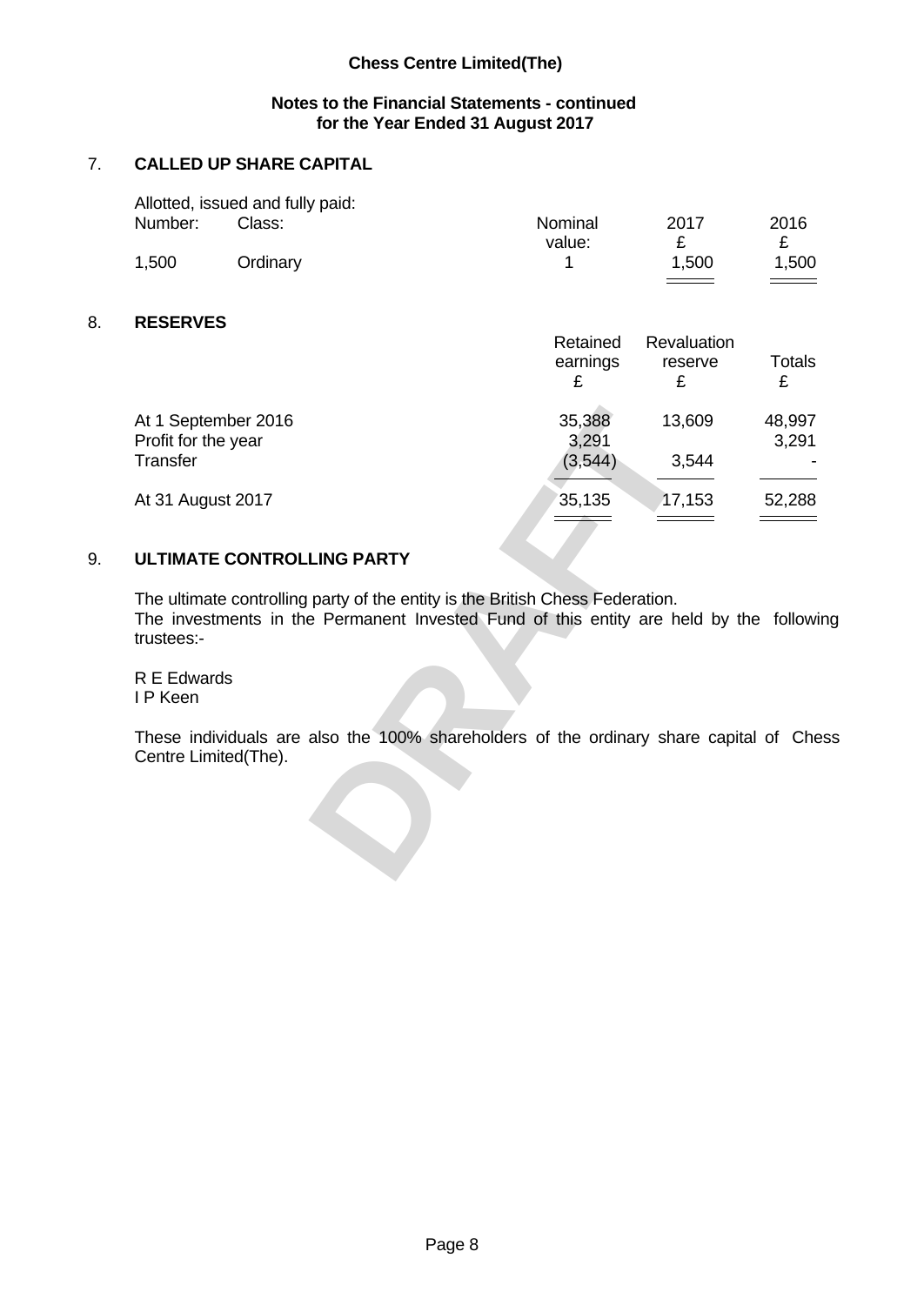#### **Chartered Accountants' Report to the Board of Directors on the Unaudited Financial Statements of Chess Centre Limited(The)**

In order to assist you to fulfil your duties under the Companies Act 2006, we have prepared for your approval the financial statements of Chess Centre Limited(The) for the year ended 31 August 2017 which comprise the Income Statement, Balance Sheet and the related notes from the company's accounting records and from information and explanations you have given us.

As a practising member firm of the Institute of Chartered Accountants in England and Wales (ICAEW), we are subject to its ethical and other professional requirements which are detailed within the ICAEW's regulations and guidance at http://www.icaew.com/en/membership/regulations-standards-and-guidance.

acknown or Unito Control Europhora Control Chief Board of Directors of Chess Centre Limited(The), as a body, in this AEW Technical Release 07/16AAF. To the fullest extent permitted by sume responsibility to anyone other th This report is made solely to the Board of Directors of Chess Centre Limited(The), as a body, in accordance with our terms of engagement. Our work has been undertaken solely to prepare for your approval the financial statements of Chess Centre Limited(The) and state those matters that we have agreed to state to the Board of Directors of Chess Centre Limited(The), as a body, in this report in accordance with ICAEW Technical Release 07/16AAF. To the fullest extent permitted by law, we do not accept or assume responsibility to anyone other than Chess Centre Limited(The) Board of Directors, as a body, for our work or for this report.

It is your duty to ensure that Chess Centre Limited(The) has kept adequate accounting records and to prepare statutory financial statements that give a true and fair view of the assets, liabilities, financial position and profit of Chess Centre Limited(The). You consider that Chess Centre Limited(The) is exempt from the statutory audit requirement for the year.

We have not been instructed to carry out an audit or a review of the financial statements of Chess Centre Limited(The). For this reason, we have not verified the accuracy or completeness of the accounting records or information and explanations you have given to us and we do not, therefore, express any opinion on the statutory financial statements.

Goatcher Chandler 31 St Georges Square St Georges Centre Gravesend Kent DA11 0TB

Date: .............................................